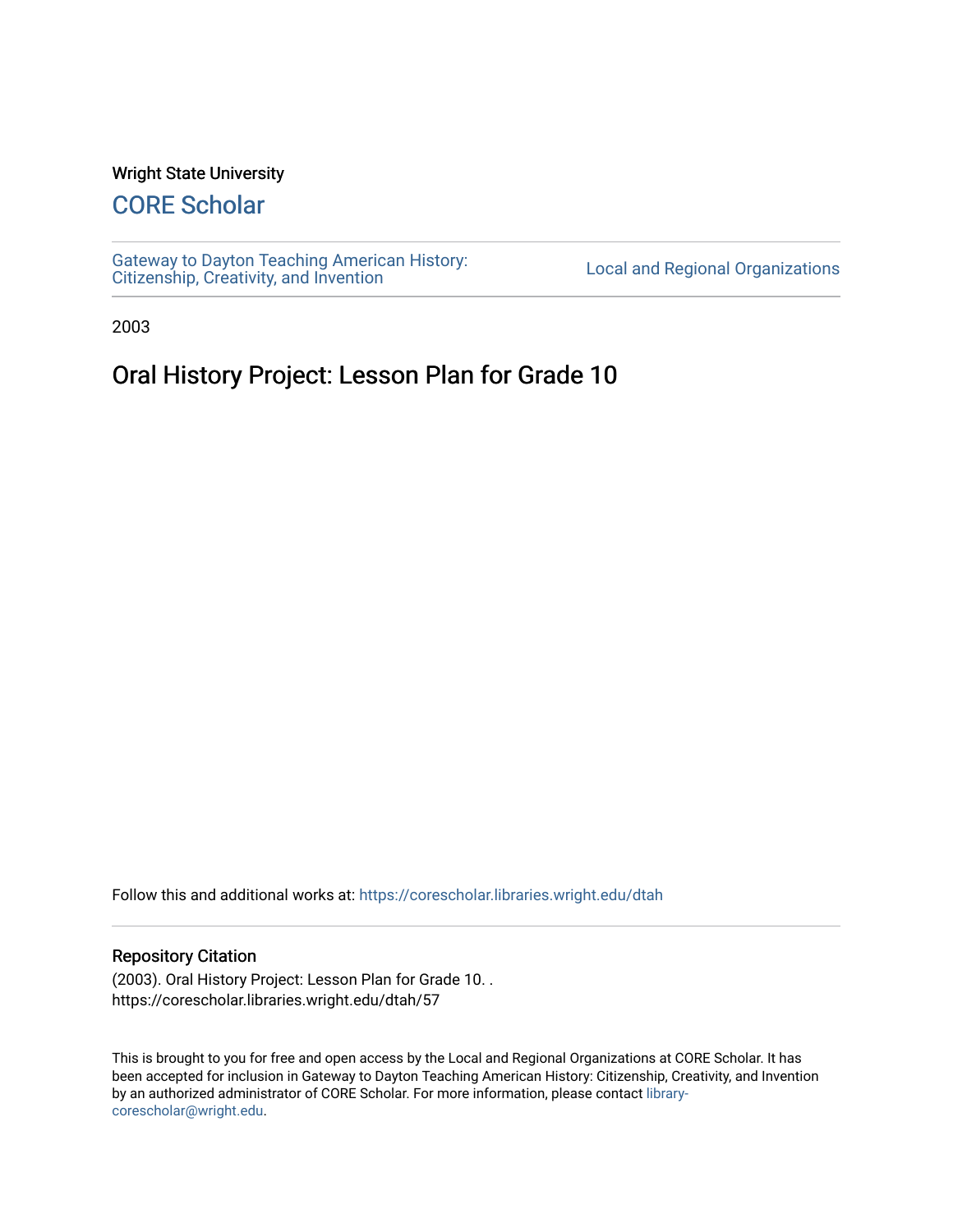#### **Lesson Plans**

#### **Oral History Project**

**Grade(s):** 10 **Suggested Time:** 2-3, 45 minute classes

#### **Materials**

Tape recorder or video recorder Microphone Cassette tapes Permission forms filled out by interviewee Copies ofWPA Ex-Slave Narratives Associated images

#### **Core Instruction**

Teacher will define oral history

Teacher will present and discuss examples of oral history interviews

Class will discuss the advantages and disadvantages of oral histories in historical research

Class will review how to develop questions and conduct interviews

Students will identify oral history candidate (family member or group of community members identified prior to project)

Class will develop question specific to the interviewee and practice using equipment on each other

Students will conduct interviews and summarize them in a report

Students will present report to the class

### **Follow-up Activity**

Students can combine oral histories with photographs into a hallway or classroom exhibit

### **Assessment**

Students will be evaluated on the strength of the interview, the summary report, and presentation

#### **Standards**

*History 9-10, Benchmark* F: Identify major historical patterns in the domestic affairs of the United States during the 20th century and explain their significance.

o *Indicator:* Grade 10, **GLI** 9. Analyze the major political, economic and social developments of the 1920s including: a. African-American migrations from the South to the North

*People in Societies 9-10, Benchmark A:* Analyze the influence of different cultural perspectives on the actions of groups.